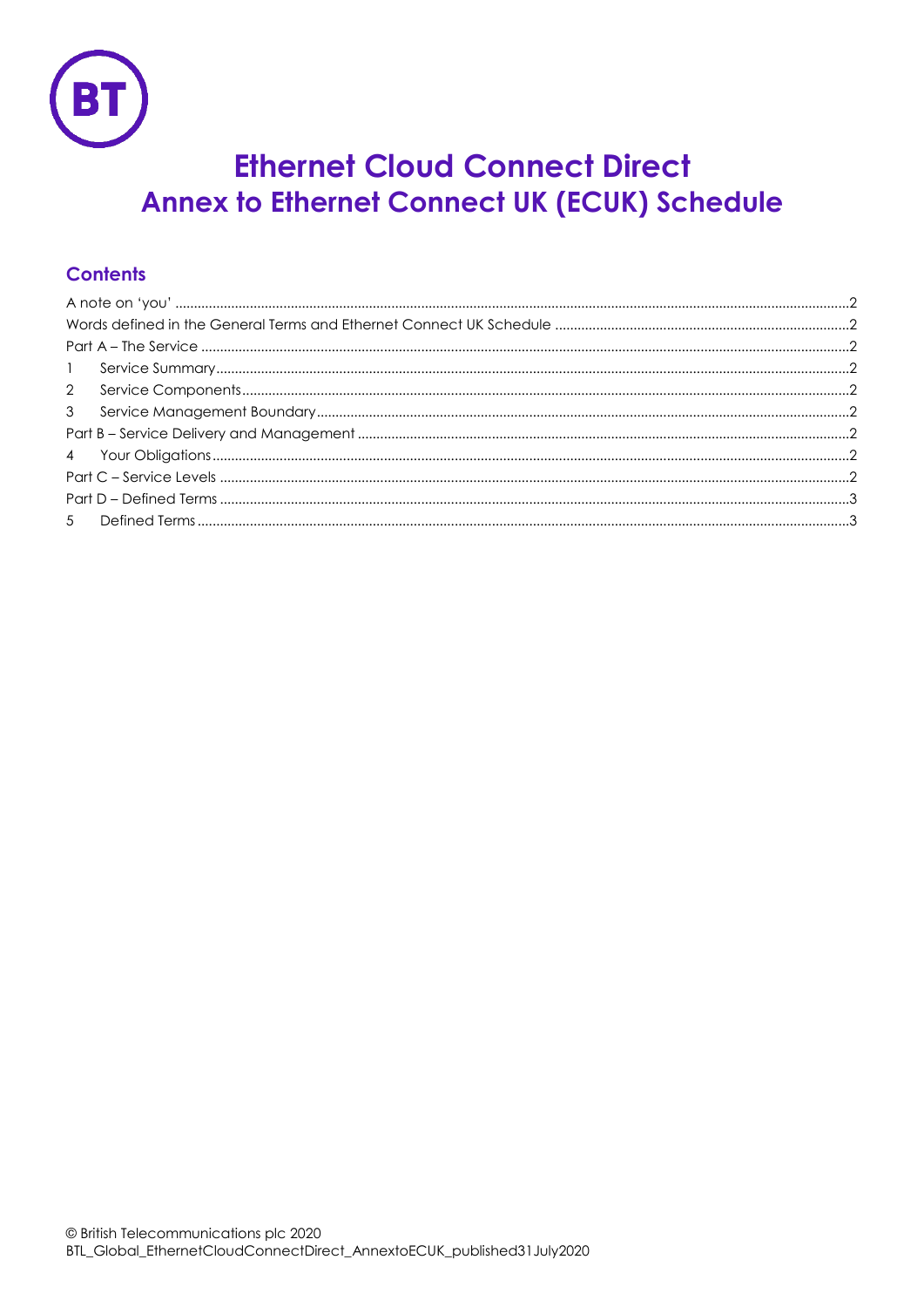

#### <span id="page-1-0"></span>**A note on 'you'**

'You' and 'your' mean the Customer.

#### <span id="page-1-1"></span>**Words defined in the General Terms and Ethernet Connect UK Schedule**

Words that are capitalised but have not been defined in this Annex have the meanings given to them in the General Terms and in the Ethernet Connect UK (ECUK) Schedule.

## <span id="page-1-2"></span>**Part A – The Service**

#### <span id="page-1-3"></span>**1 Service Summary**

- 1.1 BT will provide you with the Ethernet Cloud Connect Direct service ("**ECCD**") only if you have purchased the Ethernet Connect UK Service ("**ECUK**"), including any BT Managed Service variant, for provision to at least one Site.
- 1.2 ECCD is a standard ECUK Service Option and cannot be ordered as a standalone service.
- 1.3 Unless amended in this Annex, all terms for ECUK as set out in the ECUK Service Schedule apply to ECCD, as applicable.

#### <span id="page-1-4"></span>**2 Service Components**

- 2.1 ECCD provides you with a direct ethernet connection from your ECUK Site to a ECCD Cloud Service Provider via a BT shared pre-established high capacity resilient connection.
- 2.2 BT will provide you with ECCD on the condition that:
	- (a) for Etherway Access at your site: you install either ECUK Diverse or Diverse+ resiliency. Etherway Access will only be made available as part of the ECCD option;
	- (b) for EVC type: E-Line P2P EVC is only supported. Both VLAN Aware and Port Based ECUK options will be available. Two ECUK EVCs will always be created for each ECCD service ordered; for EVC bandwidth: ECCD option is restricted to a specific set of values (50Mb, 100Mb, 200Mb, 500Mb, 1Gb, 2Gb, 5Gb, 10Gb); and
	- (c) for EVC Class of Value (CoS): ECUK Ethernet Premium Class only.

#### <span id="page-1-5"></span>**3 Service Management Boundary**

- 3.1 BT will provide and manage the ECCD Service as per below:
	- (a) If provided to your Site: ECUK Schedule terms and conditions in relation to the Service Management Boundary are applicable.
	- (b) If provided to a ECCD Cloud Service Provider Site: the physical cable between BT and ECCD Cloud Service Provider. ECUK Schedule terms and conditions for ECUK BT Managed Service variant will apply in relation to Service Management Boundary

### <span id="page-1-6"></span>**Part B – Service Delivery and Management**

#### <span id="page-1-7"></span>**4 Your Obligations**

- 4.1 You will:
	- 4.1.1 have a separate subscription with a Cloud Service Provider including the CSP's private WAN connectivity option;
	- 4.1.2 use your own CSP's portal credentials in order to support BT during the ECCD service delivery journey;
	- 4.1.3 set up and complete IP based configuration, on top of BT ECCD service, both at your Site and into the CSP's environment; and
	- 4.1.4 be aware that BT will only provide you Ethernet connectivity to the Cloud Service Provider and has no liabilities relating to the CSP's services including but not limited to any liability relating to performance, availability, data protection and any security issues.

## <span id="page-1-8"></span>**Part C – Service Levels**

ECUK Schedule terms and conditions are applicable to the ECCD service.